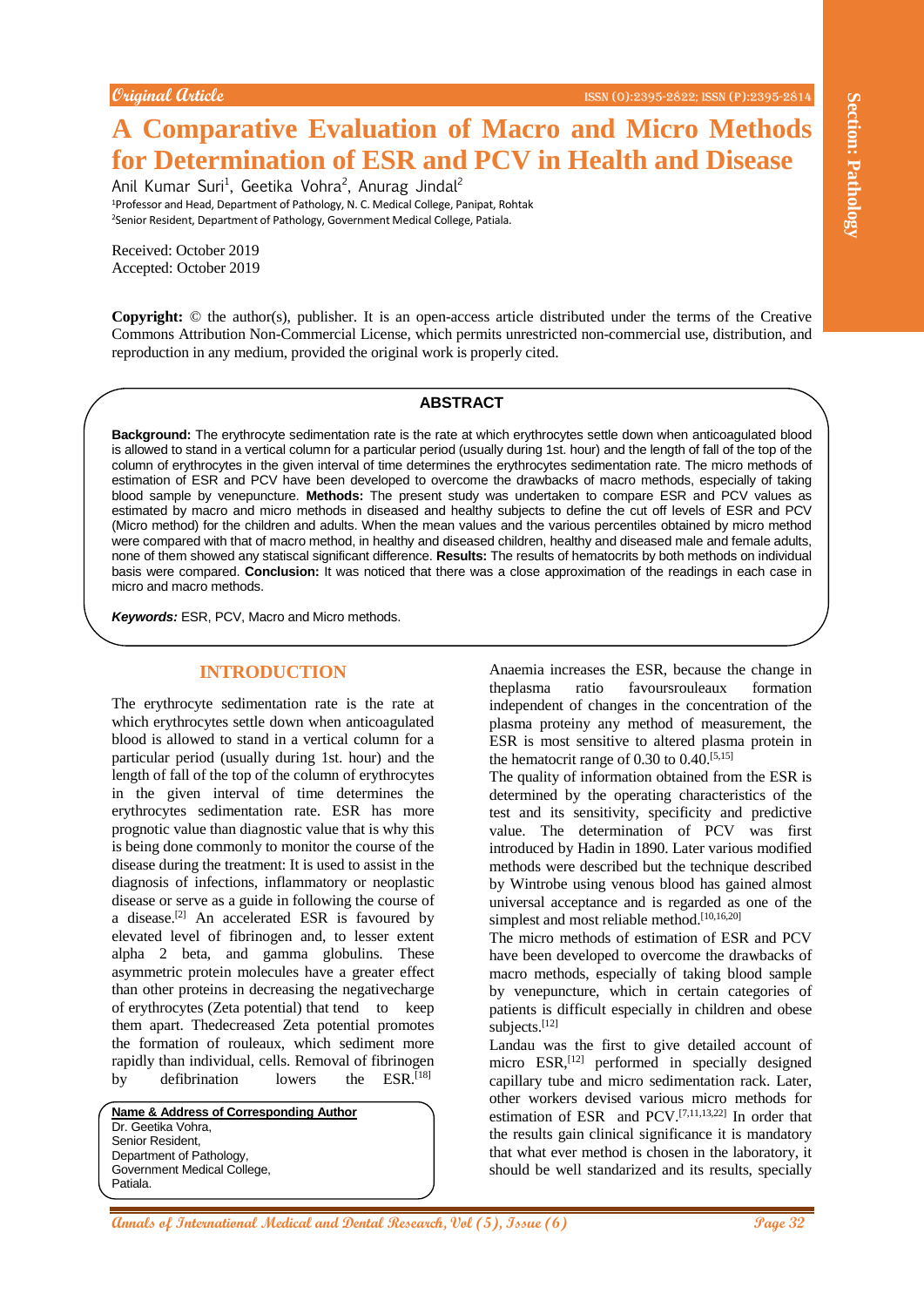#### **Aims & Objectives**

- To compare the values of ESR by three techniques i.e. Westergren, Wintrobe and Micro methods in health and disease in children and adults so that Micro method which requires only a drop of blood can be used as the method of choice in special cases, particularly in children.
- To determine the normal range of ESR for normal healthy children and adults by utilizing three techniques i.e.Westergren, Wintrobe and Micro Methods.
- To determine and compare the value of PCV by micro and macro haematocrit method in healthy and diseased children and adults.

## **MATERIALS AND METHODS**

#### **Study area.**

## **RESULTS**

| Group A<br>-                        | 50 healthy children  |
|-------------------------------------|----------------------|
| Group B<br>$\overline{\phantom{a}}$ | 100 healthy adults   |
| Group C<br>$\overline{\phantom{a}}$ | 50 diseased children |
| Group D includes -                  | 100 disease adults   |

|                           |  |  | Table $1(A)$ : Age and Sex Distribution Group a $(50)$ |  |  |
|---------------------------|--|--|--------------------------------------------------------|--|--|
| <b>Healthy Children</b> ) |  |  |                                                        |  |  |

| Age<br>group (in<br>vears) | <b>Male</b><br>$n=28$ | $%$ age | <b>Female</b><br>$n=22$ | $%$ age |
|----------------------------|-----------------------|---------|-------------------------|---------|
| $1-5$                      |                       | 16      |                         | 14      |
| $6-10$                     | 10                    |         |                         | 20      |
| 11-15                      | 10                    |         |                         | 10      |

| $26-30$   |  |
|-----------|--|
| $31 - 35$ |  |
| $36-40$   |  |
| $41 - 45$ |  |
| $46 - 50$ |  |
| 51-55     |  |
| 56-60     |  |
| $61+$     |  |

#### **Table 1(C): And Sex Distributio0f Group C (50 Diseased Children)**

| Age<br>group (in<br>years) | Male<br>$n=28$ | $%$ age | <b>Female</b><br>$n=22$ | $%$ age |
|----------------------------|----------------|---------|-------------------------|---------|
| $1-5$                      |                | 20      |                         | 14      |
| $6-10$                     |                | 20      |                         | 16      |
| 11-15                      |                | 16      |                         | 14      |

**Table 1(D): Age and Sex Distribution of Group D (100 Diseased Adults)**

| Age group  | <b>Male</b>    | <b>Female</b> |
|------------|----------------|---------------|
| (in years) | $n=52$         | $n=48$        |
| 16-20      | 11             | 5             |
| $21 - 25$  | 4              | 5             |
| $26 - 30$  | 8              | 7             |
| $31 - 35$  | 7              | 5             |
| 36-40      | 4              | 6             |
| $41 - 45$  | 6              | 6             |
| $46 - 50$  | 4              | 5             |
| 51-55      |                |               |
| 56-60      | $\mathfrak{2}$ | 2             |
| $61+$      | 5              | 7             |

| Table 2: Distribution of the Morbid Conditions among |  |  |
|------------------------------------------------------|--|--|
| <b>Diseased Children</b>                             |  |  |

| Sr.            | <b>Morbid Condition</b>    | <b>Number</b> | $%$ age |
|----------------|----------------------------|---------------|---------|
| N <sub>0</sub> |                            |               |         |
|                | Tuberculosis               | 8             | 16      |
| $\mathfrak{D}$ | <b>Chronic Respiratory</b> | 10            | 20      |
|                | infections                 |               |         |
| 3              | Gastro-enteritis           | 8             | 16      |
|                | P.U.O                      | 6             | 12      |
| 5              | Lymphademtis               | 5             | 10      |
| 6              | Seizure                    | 3             | 6       |
|                | Others                     | 10            | 20      |
|                | Total                      | 50            |         |

|                        |  |  | Table 3: Distribution of Morbid Conditionsamong |
|------------------------|--|--|-------------------------------------------------|
| <b>Diseased Adults</b> |  |  |                                                 |

|                                                                                                                                                                                                                                                                                    |        |              |                |              |                              | the normal values in adults and children be known.                                                        | $26 - 30$                                  |                        |                                                                | 7                   |                             |                   | 6                             |                                                      |
|------------------------------------------------------------------------------------------------------------------------------------------------------------------------------------------------------------------------------------------------------------------------------------|--------|--------------|----------------|--------------|------------------------------|-----------------------------------------------------------------------------------------------------------|--------------------------------------------|------------------------|----------------------------------------------------------------|---------------------|-----------------------------|-------------------|-------------------------------|------------------------------------------------------|
|                                                                                                                                                                                                                                                                                    |        |              |                |              |                              | Also the interpretation of higher micro ESR values                                                        | 31-35<br>36-40                             |                        |                                                                | 5<br>$\overline{7}$ |                             |                   | $\overline{7}$<br>3           |                                                      |
|                                                                                                                                                                                                                                                                                    |        |              |                |              |                              | must be determined by formulating a basic                                                                 | $41 - 45$                                  |                        |                                                                | 5                   |                             |                   | 6                             |                                                      |
|                                                                                                                                                                                                                                                                                    |        |              |                |              |                              | comparison amongst the three methods i.e. Micro,                                                          | 46-50                                      |                        |                                                                | $\overline{2}$      |                             |                   | 5                             |                                                      |
|                                                                                                                                                                                                                                                                                    |        |              |                |              |                              | Wintrobe and Westergren methods. <sup>[11]</sup> The present                                              | 51-55                                      |                        |                                                                | 3                   |                             |                   | $\boldsymbol{2}$              |                                                      |
|                                                                                                                                                                                                                                                                                    |        |              |                |              |                              | study was undertaken to compare ESR and PCV                                                               | 56-60                                      |                        |                                                                | $\overline{4}$      |                             |                   | $\overline{2}$                |                                                      |
|                                                                                                                                                                                                                                                                                    |        |              |                |              |                              | values as estimated by macro and micro methods in                                                         | $61+$                                      |                        |                                                                | $\overline{4}$      |                             |                   | 5                             |                                                      |
|                                                                                                                                                                                                                                                                                    |        |              |                |              |                              | diseased and healthy subjects to define the cut off                                                       |                                            |                        |                                                                |                     |                             |                   |                               |                                                      |
| children and adults.                                                                                                                                                                                                                                                               |        |              |                |              |                              | levels of ESR and PCV (Micro method) for the                                                              |                                            |                        | <b>Diseased Children)</b>                                      |                     |                             |                   |                               | Table 1(C): And Sex Distributio0f Group C (50        |
|                                                                                                                                                                                                                                                                                    |        |              |                |              |                              |                                                                                                           | Age                                        |                        | Male                                                           |                     | $%$ age                     |                   | Female                        | $%$ age                                              |
| <b>Aims &amp; Objectives</b>                                                                                                                                                                                                                                                       |        |              |                |              |                              |                                                                                                           | group (in                                  |                        | $n=28$                                                         |                     |                             | $n=22$            |                               |                                                      |
|                                                                                                                                                                                                                                                                                    |        |              |                |              |                              | To compare the values of ESR by three techniques                                                          | years)                                     |                        |                                                                |                     |                             |                   |                               |                                                      |
|                                                                                                                                                                                                                                                                                    |        |              |                |              |                              | i.e. Westergren, Wintrobe and Micro methods in                                                            | $1-5$<br>$6 - 10$                          |                        | 10<br>10                                                       |                     | 20<br>20                    | $\tau$<br>8       |                               | 14<br>16                                             |
|                                                                                                                                                                                                                                                                                    |        |              |                |              |                              | health and disease in children and adults so that                                                         | $11 - 15$                                  |                        | 8                                                              |                     | 16                          | $\overline{7}$    |                               | 14                                                   |
|                                                                                                                                                                                                                                                                                    |        |              |                |              |                              |                                                                                                           |                                            |                        |                                                                |                     |                             |                   |                               |                                                      |
|                                                                                                                                                                                                                                                                                    |        |              |                |              |                              | Micro method which requires only a drop of blood                                                          |                                            |                        |                                                                |                     |                             |                   |                               | Table 1(D): Age and Sex Distribution of Group D (100 |
|                                                                                                                                                                                                                                                                                    |        |              |                |              |                              | can be used as the method of choice in special cases,                                                     |                                            |                        | <b>Diseased Adults)</b>                                        |                     |                             |                   |                               |                                                      |
| particularly in children.                                                                                                                                                                                                                                                          |        |              |                |              |                              |                                                                                                           | Age group                                  |                        |                                                                | <b>Male</b>         |                             |                   | <b>Female</b>                 |                                                      |
|                                                                                                                                                                                                                                                                                    |        |              |                |              |                              | To determine the normal range of ESR for normal                                                           | (in years)                                 |                        |                                                                | $n=52$              |                             |                   | $n=48$                        |                                                      |
|                                                                                                                                                                                                                                                                                    |        |              |                |              |                              | healthy children and adults by utilizing three                                                            | $16 - 20$                                  |                        |                                                                | 11                  |                             |                   | 5                             |                                                      |
|                                                                                                                                                                                                                                                                                    |        |              |                |              |                              | techniques i.e. Westergren, Wintrobe and Micro                                                            | $21 - 25$                                  |                        |                                                                | $\overline{4}$      |                             |                   | 5                             |                                                      |
| Methods.                                                                                                                                                                                                                                                                           |        |              |                |              |                              |                                                                                                           | $26 - 30$                                  |                        |                                                                | 8                   |                             |                   | $\overline{7}$                |                                                      |
|                                                                                                                                                                                                                                                                                    |        |              |                |              |                              | To determine and compare the value of PCV by                                                              | 31-35                                      |                        |                                                                | $\overline{7}$      |                             |                   | 5                             |                                                      |
|                                                                                                                                                                                                                                                                                    |        |              |                |              |                              | micro and macro haematocrit method in healthy and                                                         | 36-40                                      |                        |                                                                | $\overline{4}$      |                             |                   | 6                             |                                                      |
| diseased children and adults.                                                                                                                                                                                                                                                      |        |              |                |              |                              |                                                                                                           | $41 - 45$                                  |                        |                                                                | 6                   |                             |                   | 6                             |                                                      |
|                                                                                                                                                                                                                                                                                    |        |              |                |              |                              |                                                                                                           | $46 - 50$<br>51-55                         |                        |                                                                | $\overline{4}$<br>1 |                             |                   | 5<br>$\overline{\phantom{a}}$ |                                                      |
|                                                                                                                                                                                                                                                                                    |        |              |                |              | <b>MATERIALS AND METHODS</b> |                                                                                                           | $56-60$                                    |                        |                                                                | $\overline{2}$      |                             |                   | $\overline{2}$                |                                                      |
|                                                                                                                                                                                                                                                                                    |        |              |                |              |                              |                                                                                                           | $61+$                                      |                        |                                                                | 5                   |                             |                   | $\overline{7}$                |                                                      |
|                                                                                                                                                                                                                                                                                    |        |              |                |              |                              |                                                                                                           | No.<br>$\mathbf{1}$                        |                        | Tuberculosis                                                   |                     |                             | 8                 |                               | 16                                                   |
|                                                                                                                                                                                                                                                                                    |        |              | <b>RESULTS</b> |              |                              |                                                                                                           | $\overline{2}$<br>3<br>$\overline{4}$<br>5 | infections<br>P.U.O    | <b>Chronic Respiratory</b><br>Gastro-enteritis<br>Lymphademtis |                     |                             | 10<br>8<br>6<br>5 |                               | 20<br>16<br>12<br>10                                 |
|                                                                                                                                                                                                                                                                                    |        |              |                |              |                              | These cases were divided into four major groups i.e.                                                      | 6<br>$\overline{7}$                        | Seizure<br>Others      |                                                                |                     |                             | 3<br>10           |                               | 6<br>20                                              |
|                                                                                                                                                                                                                                                                                    |        |              |                |              | 50 healthy children          |                                                                                                           |                                            | Total                  |                                                                |                     |                             | 50                |                               |                                                      |
|                                                                                                                                                                                                                                                                                    |        |              |                |              | 100 healthy adults           |                                                                                                           |                                            |                        |                                                                |                     |                             |                   |                               |                                                      |
|                                                                                                                                                                                                                                                                                    |        |              |                |              | 50 diseased children         |                                                                                                           |                                            |                        |                                                                |                     |                             |                   |                               |                                                      |
|                                                                                                                                                                                                                                                                                    |        |              |                |              | 100 disease adults           |                                                                                                           |                                            | <b>Diseased Adults</b> |                                                                |                     |                             |                   |                               | Table 3: Distribution of Morbid Conditionsamong      |
|                                                                                                                                                                                                                                                                                    |        |              |                |              |                              | Table 1(A): Age and Sex Distribution Group a (50                                                          | Sr.<br>N <sub>0</sub>                      |                        | <b>Morbid Condition</b>                                        |                     |                             |                   | <b>Number</b>                 | $%$ age                                              |
|                                                                                                                                                                                                                                                                                    |        |              |                |              |                              |                                                                                                           | 1                                          |                        | Chronic inflammatory                                           |                     |                             | 18                |                               | 18                                                   |
|                                                                                                                                                                                                                                                                                    | Male   |              | $\%$ age       |              | <b>Female</b>                | $%$ age                                                                                                   |                                            |                        | disease                                                        |                     |                             |                   |                               |                                                      |
|                                                                                                                                                                                                                                                                                    | $n=28$ |              |                |              | $n=22$                       |                                                                                                           | $\overline{\mathbf{c}}$                    |                        | Tuberculosis<br>Chronic infective disease                      |                     |                             | 26<br>20          |                               | 26<br>20                                             |
|                                                                                                                                                                                                                                                                                    | 8      |              | 16             | $\tau$       |                              | 14                                                                                                        | 3<br>$\overline{4}$                        | P.U.O                  |                                                                |                     |                             | 9                 |                               | 9                                                    |
|                                                                                                                                                                                                                                                                                    | 10     |              | 20             |              | 10                           | 20                                                                                                        | 5                                          |                        | Lymphadenitis                                                  |                     |                             | $\overline{7}$    |                               | 7                                                    |
|                                                                                                                                                                                                                                                                                    | 10     |              | 20             | 5            |                              | 10                                                                                                        | 6                                          |                        |                                                                |                     | Pelvic inflammatory disease | 9                 |                               | 9                                                    |
|                                                                                                                                                                                                                                                                                    |        |              |                |              |                              | Table 1(B): Age and Sex Distribution of Group B (100                                                      | 7.                                         |                        | Non haematological                                             |                     |                             | 3                 |                               | 3                                                    |
|                                                                                                                                                                                                                                                                                    |        |              |                |              |                              |                                                                                                           |                                            |                        | malignancy                                                     |                     |                             |                   |                               |                                                      |
|                                                                                                                                                                                                                                                                                    |        |              | Male n=53      |              | Female n=47                  |                                                                                                           | 8.                                         | Others                 |                                                                |                     |                             | 8                 |                               | 9                                                    |
|                                                                                                                                                                                                                                                                                    |        | 10           |                |              | 5                            |                                                                                                           |                                            | Total                  |                                                                |                     |                             | 100               |                               |                                                      |
|                                                                                                                                                                                                                                                                                    |        | 6            |                |              | 6                            |                                                                                                           |                                            |                        |                                                                |                     |                             |                   |                               |                                                      |
|                                                                                                                                                                                                                                                                                    |        |              |                |              |                              | Table 4: Mean Value of ESR by the Micro Westergren and Wintrobe Methods in Differentage Groups in Healthy |                                            |                        |                                                                |                     |                             |                   |                               |                                                      |
| from near by schools (healthy and diseased).<br>Group A<br>Group B<br>Group C<br>Group D includes -<br><b>Healthy Children)</b><br>Age<br>group (in<br>years)<br>$1-5$<br>$6 - 10$<br>$11 - 15$<br><b>Healthy Adults)</b><br>Group (in years)<br>16-20<br>21-25<br><u>Subjects</u> |        |              |                |              |                              |                                                                                                           |                                            |                        |                                                                |                     |                             |                   |                               |                                                      |
| Age in years                                                                                                                                                                                                                                                                       |        | No. of cases |                | <b>Micro</b> | <b>ESR</b> Estimation by     |                                                                                                           | Westergren                                 |                        |                                                                |                     | Wintrobe                    |                   |                               |                                                      |

| Age in years | NU.<br>, or cases<br>. . | , езишанон оу<br>LON |          |                      |
|--------------|--------------------------|----------------------|----------|----------------------|
|              |                          | Aicro                | $-$<br>. | <b>WW7-</b><br>~robe |
|              |                          |                      |          |                      |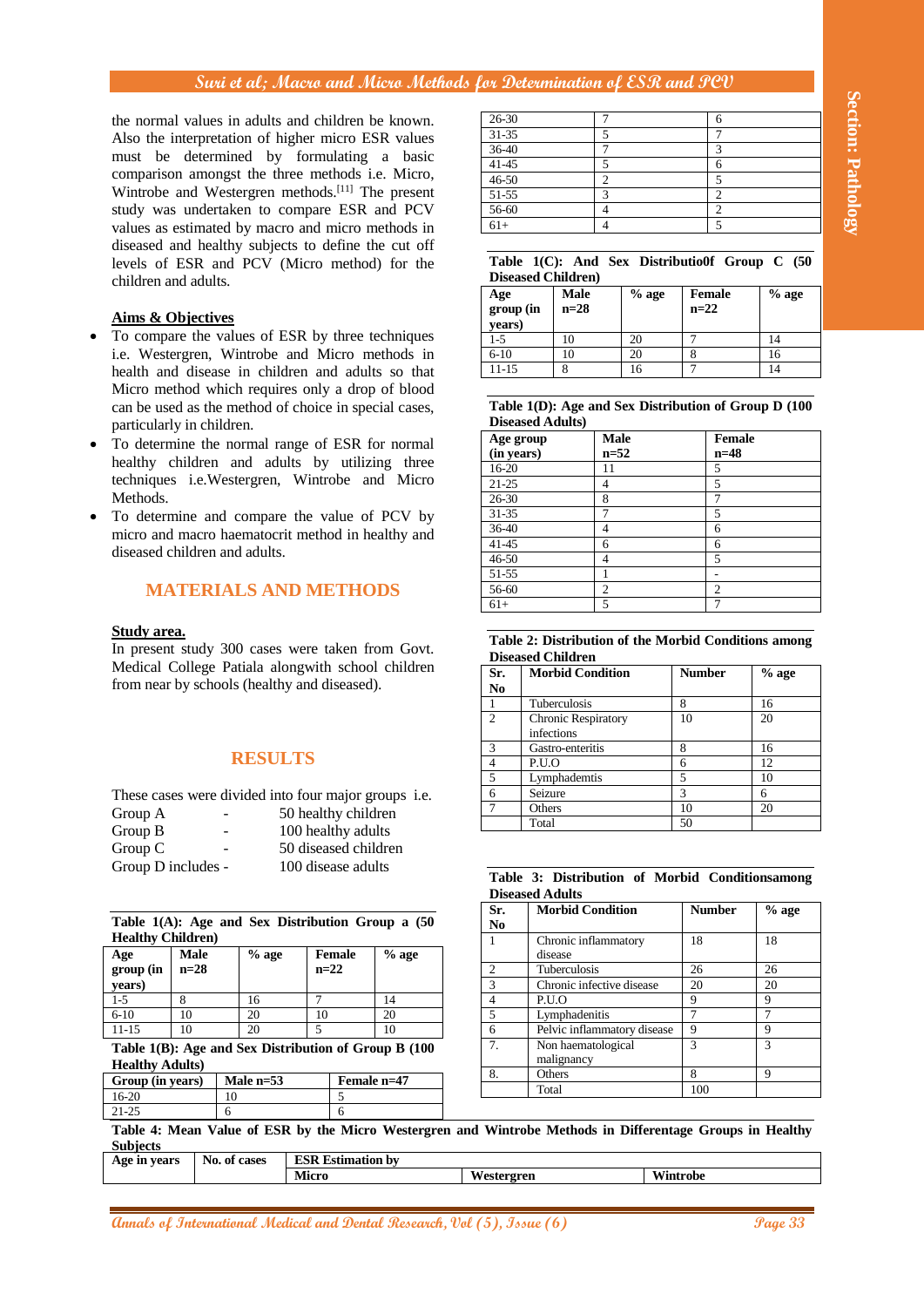|                                                                          |                   |                                     |                                                                                                                         | Mean               |           | $\pm SD$          | Mean          |              | $\pm SD$       |                  | Mean                     |                   | $\pm SD$                                           |
|--------------------------------------------------------------------------|-------------------|-------------------------------------|-------------------------------------------------------------------------------------------------------------------------|--------------------|-----------|-------------------|---------------|--------------|----------------|------------------|--------------------------|-------------------|----------------------------------------------------|
| $1-5$                                                                    |                   | 15                                  |                                                                                                                         | 7.73               |           | 2.01              | 8.06          |              | 1.76           |                  | 7.46                     |                   | 1.78                                               |
| $6 - 10$                                                                 |                   | 20                                  |                                                                                                                         | 6.9                |           | 2.14              | 7.2           |              | 1.91           |                  | 6.4                      |                   | 1.85                                               |
| $11 - 15$                                                                |                   | 15                                  |                                                                                                                         | 8.00               |           | 2.60              | 8.6           |              | 3.28           |                  | 7.66                     |                   | 2.64                                               |
| $16-20$<br>$21 - 25$                                                     |                   | 15<br>12                            |                                                                                                                         | 6.8<br>6.9         |           | 1.75<br>1.11      | 6.8<br>7.66   |              | 1.55<br>1.24   |                  | $\overline{7.0}$<br>6.66 |                   | 1.59<br>0.94                                       |
| $26 - 30$                                                                |                   | 13                                  |                                                                                                                         | 7.84               |           | 1.02              | 8.30          |              | 1.26           |                  | 7.23                     |                   | 1.12                                               |
| 31-35                                                                    |                   | 12                                  |                                                                                                                         | 7.0                |           | 2.08              | 7.25          |              | 2.55           |                  | 7.16                     |                   | 2.15                                               |
| 36-40                                                                    |                   | 10                                  |                                                                                                                         | 10.5               |           | 1.02              | 11.4          |              | 1.01           |                  | 12.1                     |                   | 1.04                                               |
| $41 - 45$                                                                |                   | 11                                  |                                                                                                                         | 8.09               |           | 0.79              | 8.9           |              | 0.79           |                  | 7.18                     |                   | 0.71                                               |
| 46-50                                                                    |                   | 7                                   |                                                                                                                         | 9.14               |           | 1.18              | 12.85         |              | 2.09           |                  | 11.42                    |                   | 2.06                                               |
| $51-55$                                                                  |                   | 5                                   |                                                                                                                         | 11.2               |           | 0.72              | 12.4          |              | 1.01           |                  | 9.6                      |                   | 0.8                                                |
| 56-60                                                                    |                   | 6                                   |                                                                                                                         | 9.16               |           | 1.06              | 10.5          |              | 0.95           |                  | 8.33                     |                   | 0.94                                               |
| 61-65                                                                    |                   | $\overline{4}$                      |                                                                                                                         | 10.25              |           | 1.29              | 13.0          |              | 1.58           |                  | 9.5                      |                   | 1.11                                               |
| >66                                                                      |                   | 5                                   |                                                                                                                         | 11.2               |           | 0.74              | 12.2          |              | 0.4            |                  | 12.6                     |                   | 0.8                                                |
| Total                                                                    |                   | 150                                 |                                                                                                                         |                    |           |                   |               |              |                |                  |                          |                   |                                                    |
|                                                                          |                   |                                     | Table 5: Shows the Cut off Values of ESR Estimation by Different Methods in Normal Population                           |                    |           |                   |               |              |                |                  |                          |                   |                                                    |
| Sr. No                                                                   |                   | <b>Subjects</b>                     |                                                                                                                         |                    |           | Westergren $(A)$  |               | Wintrobe (B) |                |                  | Micro (c)                |                   |                                                    |
| 1.                                                                       |                   | <b>Children</b>                     |                                                                                                                         |                    |           |                   |               |              |                |                  |                          |                   |                                                    |
|                                                                          |                   | $Mean + 2SD$                        |                                                                                                                         |                    | 12.76     |                   |               | 11.46        |                |                  | 12.1                     |                   |                                                    |
|                                                                          |                   | 90th Percentile                     |                                                                                                                         |                    | 10        |                   |               | 10           |                |                  | 10                       |                   |                                                    |
|                                                                          |                   | 95th Percentile                     |                                                                                                                         |                    | 14        |                   |               | 11           |                |                  | 13                       |                   |                                                    |
|                                                                          |                   | <b>Adult Males</b><br>$Mean + 2 SD$ |                                                                                                                         |                    | 14.67     |                   |               | 13.76        |                |                  |                          |                   |                                                    |
|                                                                          |                   | 90th Percentile                     |                                                                                                                         |                    | 13        |                   |               | 12           |                |                  | 12.72<br>12              |                   |                                                    |
|                                                                          |                   | 95th Percentile                     |                                                                                                                         |                    | 13        |                   |               | 14           |                |                  | 13                       |                   |                                                    |
|                                                                          |                   | <b>Adult Females</b>                |                                                                                                                         |                    |           |                   |               |              |                |                  |                          |                   |                                                    |
| 3.                                                                       |                   | $Mean + 2SD$                        |                                                                                                                         |                    | 14.4      |                   |               | 13.51        |                |                  | 12.67                    |                   |                                                    |
|                                                                          |                   | 90th percentile                     |                                                                                                                         |                    | 14        |                   |               | 13           |                |                  | 12                       |                   |                                                    |
|                                                                          |                   | 195di percentile                    |                                                                                                                         |                    | 14        |                   |               | 14           |                |                  | 13                       |                   |                                                    |
|                                                                          |                   |                                     | Table 6: Shows the Reliability of Micro Method of                                                                       |                    |           |                   |               |              |                | Macro (Wintrobe) |                          | Micro             |                                                    |
|                                                                          |                   |                                     |                                                                                                                         |                    |           |                   |               |              | 45.59          |                  |                          | 45.53             |                                                    |
|                                                                          |                   |                                     |                                                                                                                         |                    |           |                   |               |              |                |                  |                          |                   |                                                    |
|                                                                          |                   |                                     | Esrestimation Taking 95th Percentile Value as Cut                                                                       |                    |           |                   | Mean          |              |                |                  |                          |                   |                                                    |
|                                                                          |                   |                                     | Offlevels against Westergren and Wintrobe Methods                                                                       |                    |           |                   | S.D.<br>Range |              | 4.11<br>36-53  |                  |                          | 4.26<br>$35 - 53$ |                                                    |
|                                                                          | <b>Asstandard</b> |                                     |                                                                                                                         |                    |           |                   | Median        |              | 46             |                  |                          | 47                |                                                    |
|                                                                          | <b>Subjects</b>   |                                     | <b>Reliability of Micro method of ESR</b>                                                                               |                    |           |                   |               |              |                |                  |                          |                   |                                                    |
|                                                                          |                   |                                     | <b>Sensitivity</b>                                                                                                      | <b>Specificity</b> |           | <b>Positive</b>   |               |              |                |                  |                          |                   |                                                    |
| Sr.<br>No                                                                |                   |                                     |                                                                                                                         |                    |           | <b>Predictive</b> |               |              |                |                  |                          |                   |                                                    |
|                                                                          | <b>Children</b>   |                                     |                                                                                                                         |                    |           | value             |               |              |                |                  |                          |                   | Table 10: Compares the Average Values of PCV in    |
|                                                                          | Westergren        |                                     | 94%                                                                                                                     | 94%                | 94%       |                   |               |              |                |                  |                          |                   | Disease Children by Macro and Micro Methods (n=50) |
|                                                                          | Wintrobe          |                                     | 90%                                                                                                                     | 98%                |           | 97.8%             |               | $PCV$ (%)    |                | <b>Methods</b>   |                          |                   |                                                    |
|                                                                          |                   | <b>Adult Females</b>                |                                                                                                                         |                    |           |                   |               |              |                | <b>Macro</b>     |                          | <b>Micro</b>      |                                                    |
|                                                                          | Westergren        |                                     | 70%                                                                                                                     | 100%               |           | 100%              |               |              |                | (Wintrobe)       |                          |                   |                                                    |
|                                                                          | Wintrobe          |                                     | 100%                                                                                                                    | 92%                |           | 92.59%            | Mean          |              |                | 40.24            |                          | 39.46             |                                                    |
|                                                                          |                   | <b>Adult Males</b>                  |                                                                                                                         |                    |           |                   | S.D.          |              |                | 4.88             |                          | 4.77              |                                                    |
|                                                                          | Westergren        |                                     | 100%                                                                                                                    | 92%                |           | 92.59%            | Range         |              |                | 31-49            |                          | 31-48             |                                                    |
|                                                                          | Wintrobe          |                                     | 100%                                                                                                                    | 90%                |           | 90.09%            | Median        |              |                | 41               |                          | 41                |                                                    |
|                                                                          | PCV (%)           |                                     | Table 7: Compares the Average Values of PCV in<br>Healthychildren by Macro and Micro Methods (N - 50)<br><b>Methods</b> |                    |           |                   |               |              |                |                  |                          |                   |                                                    |
|                                                                          |                   | <b>Macro</b>                        |                                                                                                                         |                    | Micro     |                   |               |              |                |                  |                          |                   | Table 11: Compares the Average Values 01p, V in    |
|                                                                          |                   | 46.64                               |                                                                                                                         |                    | 47.02     |                   |               |              |                |                  |                          |                   | Diseasedadults Male by Macro and Micro Methods (n  |
| 1.<br>(a)<br>(b)<br>2.<br>(a)<br>(b)<br>3.<br>(a)<br>(b)<br>Mean<br>S.D. |                   | 3.94                                |                                                                                                                         | 3.86               |           |                   | $= 52$        |              | <b>Methods</b> |                  |                          |                   |                                                    |
|                                                                          |                   | 36-52                               |                                                                                                                         |                    | 35-52     |                   |               | $PCV$ (%)    | <b>Macro</b>   |                  |                          | <b>Micro</b>      |                                                    |
|                                                                          |                   | 48                                  |                                                                                                                         | 49                 |           |                   |               |              |                | (Wintrobe)       |                          |                   |                                                    |
|                                                                          |                   |                                     | Table 8: Compares the Average Values of PCV in                                                                          |                    |           |                   | Mean          |              | 40.86          |                  |                          | 40.63             |                                                    |
|                                                                          |                   |                                     | Healthy adults Male by Macro & Micro Method $(n = 53)$                                                                  |                    |           |                   | S.D.          |              | 5.80           |                  | 5.97                     |                   |                                                    |
|                                                                          | $PCV$ $(\%)$      |                                     | <b>Methods</b>                                                                                                          |                    |           |                   | Range         |              | $31 - 52$      |                  |                          | 30-52             |                                                    |
|                                                                          |                   |                                     |                                                                                                                         |                    | Micro     |                   | Median        |              | 42             |                  | 41                       |                   |                                                    |
|                                                                          |                   |                                     | <b>Macro (Wintrobe)</b><br>43.32                                                                                        |                    | 43.66     |                   |               |              |                |                  |                          |                   | Table 12: Compares the Average Values of PCV in    |
|                                                                          |                   |                                     | 4.36                                                                                                                    |                    | 4.61      |                   |               |              |                |                  |                          |                   | Diseased Adultfemales by Macro and Micro Method (n |
|                                                                          |                   |                                     | 36-51                                                                                                                   |                    | $35 - 50$ |                   | $= 48$        |              |                |                  |                          |                   |                                                    |
|                                                                          |                   |                                     | 45                                                                                                                      |                    | 46        |                   |               | $PCV$ (%)    | <b>Methods</b> |                  |                          |                   |                                                    |
|                                                                          |                   |                                     |                                                                                                                         |                    |           |                   |               |              |                | Macro (Wintrobe) |                          | <b>Micro</b>      |                                                    |
| Range<br>Median<br>Mean<br>S.D.<br>Range<br>Median                       |                   |                                     | Table 9: Compares the Average Values of PCV in                                                                          |                    |           |                   | Mean          |              | 39.95          |                  |                          | 39.35             |                                                    |
|                                                                          | $(N = 47)$        |                                     | Healthy Adultfemales by Macro and Micro Methods                                                                         |                    |           |                   | S.D.          |              | 7.35<br>25-56  |                  |                          | 7.32<br>23-55     |                                                    |

#### **Table 5: Shows the Cut off Values of ESR Estimation by Different Methods in Normal Population**

| Sr. No | <b>Subjects</b>      | Table 9. Bhows the Cut on Values of EBR Estimation by Different Prethous in Formal I opination<br>Westergren $(A)$ | Wintrobe (B) | Micro (c) |
|--------|----------------------|--------------------------------------------------------------------------------------------------------------------|--------------|-----------|
| 1.     | <b>Children</b>      |                                                                                                                    |              |           |
|        | $Mean + 2SD$         | 12.76                                                                                                              | 11.46        | 12.1      |
|        | 90th Percentile      | 10                                                                                                                 | 10           | 10        |
|        | 95th Percentile      | 14                                                                                                                 | 11           | 13        |
| 2.     | <b>Adult Males</b>   |                                                                                                                    |              |           |
|        | Mean $+2SD$          | 14.67                                                                                                              | 13.76        | 12.72     |
|        | 90th Percentile      | 13                                                                                                                 | 12           | 12        |
|        | 95th Percentile      | 13                                                                                                                 | 14           | 13        |
| 3.     | <b>Adult Females</b> |                                                                                                                    |              |           |
|        | $Mean + 2SD$         | 14.4                                                                                                               | 13.51        | 12.67     |
|        | 90th percentile      | 14                                                                                                                 | 13           | 12        |
|        | 195di percentile     | 14                                                                                                                 | 14           | 13        |

| Sr. | <b>Subjects</b>      | <b>Reliability of Micro method of ESR</b> |                    |                                               |
|-----|----------------------|-------------------------------------------|--------------------|-----------------------------------------------|
| No  |                      | <b>Sensitivity</b>                        | <b>Specificity</b> | <b>Positive</b><br><b>Predictive</b><br>value |
| 1.  | <b>Children</b>      |                                           |                    |                                               |
| (a) | Westergren           | 94%                                       | 94%                | 94%                                           |
| (b) | Wintrobe             | 90%                                       | 98%                | 97.8%                                         |
| 2.  | <b>Adult Females</b> |                                           |                    |                                               |
| (a) | Westergren           | 70%                                       | 100%               | 100%                                          |
| (b) | Wintrobe             | 100%                                      | 92%                | 92.59%                                        |
| 3.  | <b>Adult Males</b>   |                                           |                    |                                               |
| (a) | Westergren           | 100%                                      | 92%                | 92.59%                                        |
| (b) | Wintrobe             | 100%                                      | 90%                | 90.09%                                        |

| $PCV$ $(\%)$ | <b>Methods</b> |              |
|--------------|----------------|--------------|
|              | <b>Macro</b>   | <b>Micro</b> |
| Mean         | 46.64          | 47.02        |
| S.D.         | 3.94           | 3.86         |
| Range        | $36 - 52$      | $35 - 52$    |
| Median       | 48             | 49           |

| $PCV$ $\left(\frac{9}{6}\right)$ | <b>Methods</b>          |              |
|----------------------------------|-------------------------|--------------|
|                                  | <b>Macro</b> (Wintrobe) | <b>Micro</b> |
| Mean                             | 43.32                   | 43.66        |
| S.D.                             | 4.36                    | 4.61         |
| Range                            | $36 - 51$               | $35 - 50$    |
| Median                           | 45                      | 46           |

|        | <b>Macro (Wintrobe)</b> | <b>Micro</b> |
|--------|-------------------------|--------------|
| Mean   | 45.59                   | 45.53        |
| S.D.   | 4.11                    | 4.26         |
| Range  | 36-53                   | $35 - 53$    |
| Median | 46                      | 47           |

#### **Table 10: Compares the Average Values of PCV in Disease Children by Macro and Micro Methods (n=50)**

| $PCV$ (%) | <b>Methods</b>             |              |  |
|-----------|----------------------------|--------------|--|
|           | <b>Macro</b><br>(Wintrobe) | <b>Micro</b> |  |
| Mean      | 40.24                      | 39.46        |  |
| S.D.      | 4.88                       | 4.77         |  |
| Range     | 31-49                      | 31-48        |  |
| Median    |                            |              |  |

| Table 11: Compares the Average Values 01p, V in   |  |
|---------------------------------------------------|--|
| Diseasedadults Male by Macro and Micro Methods (n |  |
| $= 52$                                            |  |

| $PCV$ (%) | <b>Methods</b>             |           |  |
|-----------|----------------------------|-----------|--|
|           | <b>Macro</b><br>(Wintrobe) | Micro     |  |
| Mean      | 40.86                      | 40.63     |  |
| S.D.      | 5.80                       | 5.97      |  |
| Range     | $31 - 52$                  | $30 - 52$ |  |
| Median    | 42                         | 41        |  |

| $PCV$ (%) | <b>Methods</b>          |       |
|-----------|-------------------------|-------|
|           | <b>Macro</b> (Wintrobe) | Micro |
| Mean      | 39.95                   | 39.35 |
| S.D.      | 7.35                    | 7.32  |
| Range     | $25 - 56$               | 23-55 |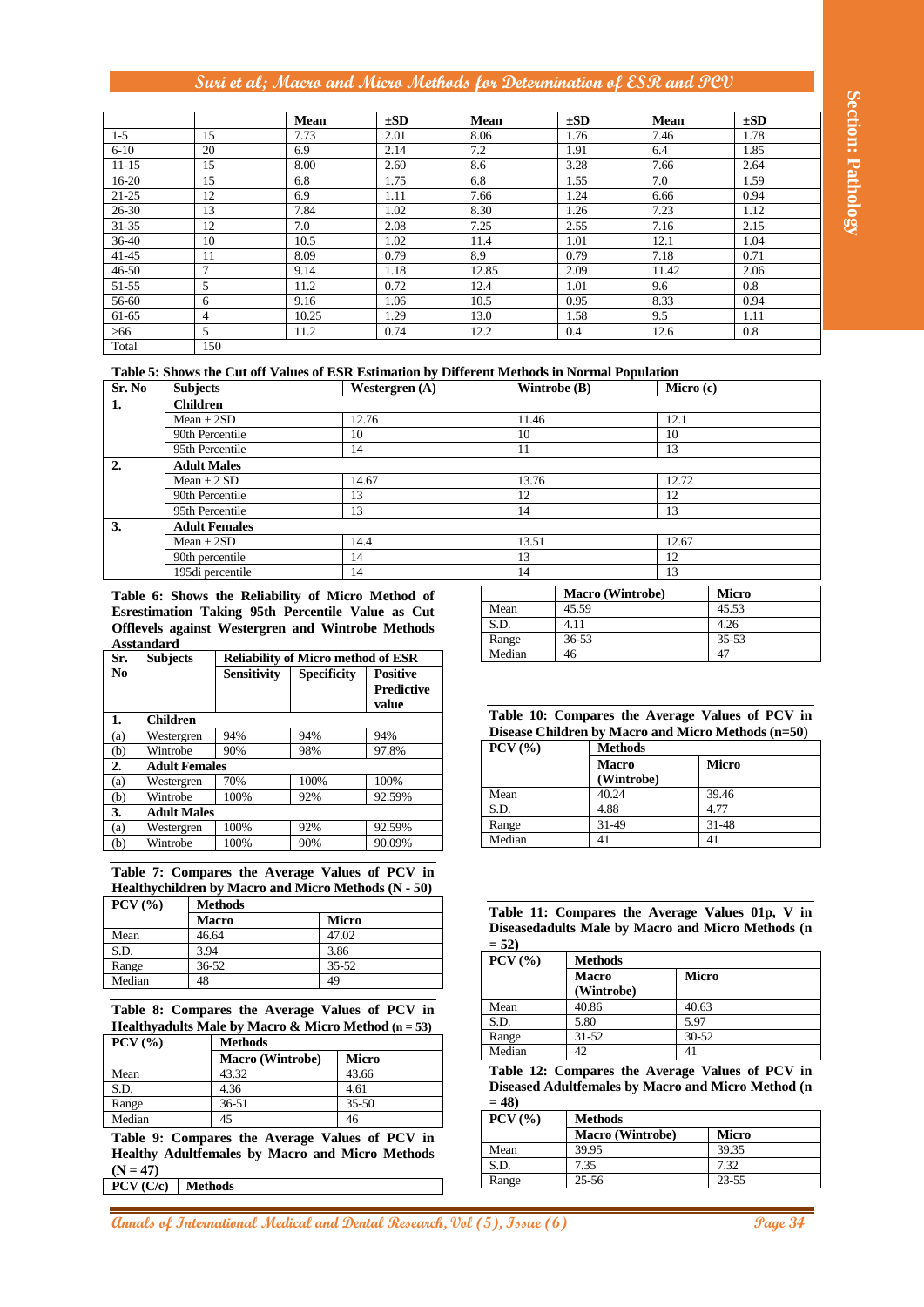Median 40 40

**Table 13: Compares the Mean Difference in PCV on Children Asestimated by Macro and Micro Methods**

| $PCV$ $(\%)$                     | <b>Methods</b>                    |                                      |
|----------------------------------|-----------------------------------|--------------------------------------|
|                                  | Macro & Micro<br>(Healthy) $n=50$ | Macro &<br>Micro(Diseased)<br>$n=50$ |
| D                                | 0.38                              | 0.78                                 |
| S                                | 1.52                              | 2.84                                 |
| Student t' (paired<br>testvalue) | 1.80                              | 1.95                                 |
| P > 0.05                         | P > 0.05                          |                                      |

(Insignificant) (Insignificant)

**Table 14: Compares the Mean Difference in PCV on Male Subjectsby Macro and Micro Methods**

| $PCV$ $(\%)$    | <b>Methods</b>   |                          |  |
|-----------------|------------------|--------------------------|--|
|                 | Macro & Micro    | <b>Macro &amp;</b>       |  |
|                 | (Healthy) $n=53$ | Micro(Diseased) $n = 52$ |  |
| d               | 0.34             | 0.23                     |  |
| S               | 1.31             | 0.91                     |  |
| Student 't'     | 1.88             | 1.91                     |  |
| (paired test    |                  |                          |  |
| value)          |                  |                          |  |
| P > 0.05        | P > 0.05         |                          |  |
| (Insignificant) | (Insignificant)  |                          |  |

**Table 15: Compares the Mean Difference of PCV in Adult Femalesas Estimated by Macro and Micro Methods**

| $PCV(\% )$    | <b>Methods</b>                    |                                |
|---------------|-----------------------------------|--------------------------------|
|               | Macro & Micro<br>$(Healthv)$ n=47 | Macro & Micro<br>Diseased)n=48 |
| d             | 0.06                              | 0.6                            |
| S             | 1.03                              | 2.16                           |
| Student 't'   | 0.39                              | 1.93                           |
| (paired       |                                   |                                |
| testvalue)    |                                   |                                |
| P > 0.05      | P > 0.05                          |                                |
| Insignificant | Insignificant                     |                                |

**DISCUSSION**

## **Comparison of ESR by Westergren, Wintrobeand Micro Methods in Normal Healthy Population**

## **In children**

**Anals of International Medical Annals of Dental Annals of Dental Research, Vol (5), Islam Schwarz in Eq. (5), Islam Schwarz in Eq. (5), Islam Schwarz in Eq. (5), Islam Schwarz in Eq. (5), Islam Schwarz in Eq. (5), Islam** In present study, the mean value of ESR in this group of 50 healthy children was  $7.46 \pm 2.32$  mm by micro method. This value was between the higher mean (7.88±2.44mm) in Westergren method and lowest (7.1±2.18 mm) in Wintrobe method (table-IVa). The higher range of ESR in this group was noticed in Westergrennethod (13.00mm) followed by Wintrobe (12.6 mm) and micro method (11.2mm) (The mean difference in ESR value between Westergren and Micro method was 0.4Z mm. 1st hour i.e micro method gave slightly lower reading for ESR in healthy children and the differee was statistically significant  $p < 0.05$  when tested by student paired 't' test

## **In adults**

The mean value of ESR in healthy men by Wintrobe method was  $(8.16\pm2.80$  mm, 1st hour) which was comparable to mean value by Micro method  $(8.30\pm2.81$  mm), but the mean ESR by Westergren method  $(9.11\pm2.78$ mm 1st hour) was slightly higher than micro and Wintrobe method of ESR estimation. The mean ESR value in healthy female was highest in Westergren method (9.42±2.49 mm 1st hour) while the value in other methods were comparable  $(8.53\pm2.30 \text{ and } 8.61\pm2.03 \text{ mm } 1 \text{st hour}).$ 

The median value of ESR in healthy males was 9 mm in Westergren metho7 and 8 mm in Wintrobe and Micro methods respectively. In healthy females, the ESR was same as in male by Westergren method (9 mm 1st hour) and both by Wintrobe and Micro methods it was the same (8 mm 1st hour). By comparing in healthy adults, the ESR values in Westergren method were slightly higher than the values by Wintrobe and Micro methods and these were comparable. All these differences were statistically insignificant.

#### **Comparison of ESR by Westergren, Wintrobe OBE Andmicro Methods in Diseased Population**

## **Children**

Among the diseased children 5th, 10th percentile values for ESR asestimated by the three methods were comparable. There after, the Westergren method of ESR estimation gave highest values and micro method gave the lowest values.

The mean value of ESR by Westergren was  $32.6\pm17.5$  mm 1st hour, by Wintrobe  $27.7\pm12.7$  mm 1st hour and by micro method 22.62±9.67 mm 1st hour.

The median values were variable by only 1 mm in Westergren and Wintrobe. The lower limit in the range of ESR was same (8 mm). While the upper limits, showed marked variations. (85,54,42 mm) in Westergren, Wintrobe and micro methods respectively. The mean difference in ESR value between Westergren and Micro method in diseased children was 9.78 mm 1st hour and this was statistically significant. The mean difference in the ESR values in diseased children between Wintrobe and Micro and between Westergren and Wintrobe was 5.12mm 1st hour and 4.9 mm 1st hour, respectively and were also statistically significant.

## **Adults**

After evaluating the results of ESR by the three methods in diseased adults, both males and females, it was observed that in general the ESR reading was highest in Westergren followed by Wintrobe and Micro methods.

The range of ESR in the three methods was variable. It was maximum in Westergren. The lower limit of the reading in male and female was 15 mm 1st hour. The upper limit of ESR in diseased subjects showed marked Variation i.e. in Wstergren it was 122mm in males and 115mm in females. Whereas inWintrobe,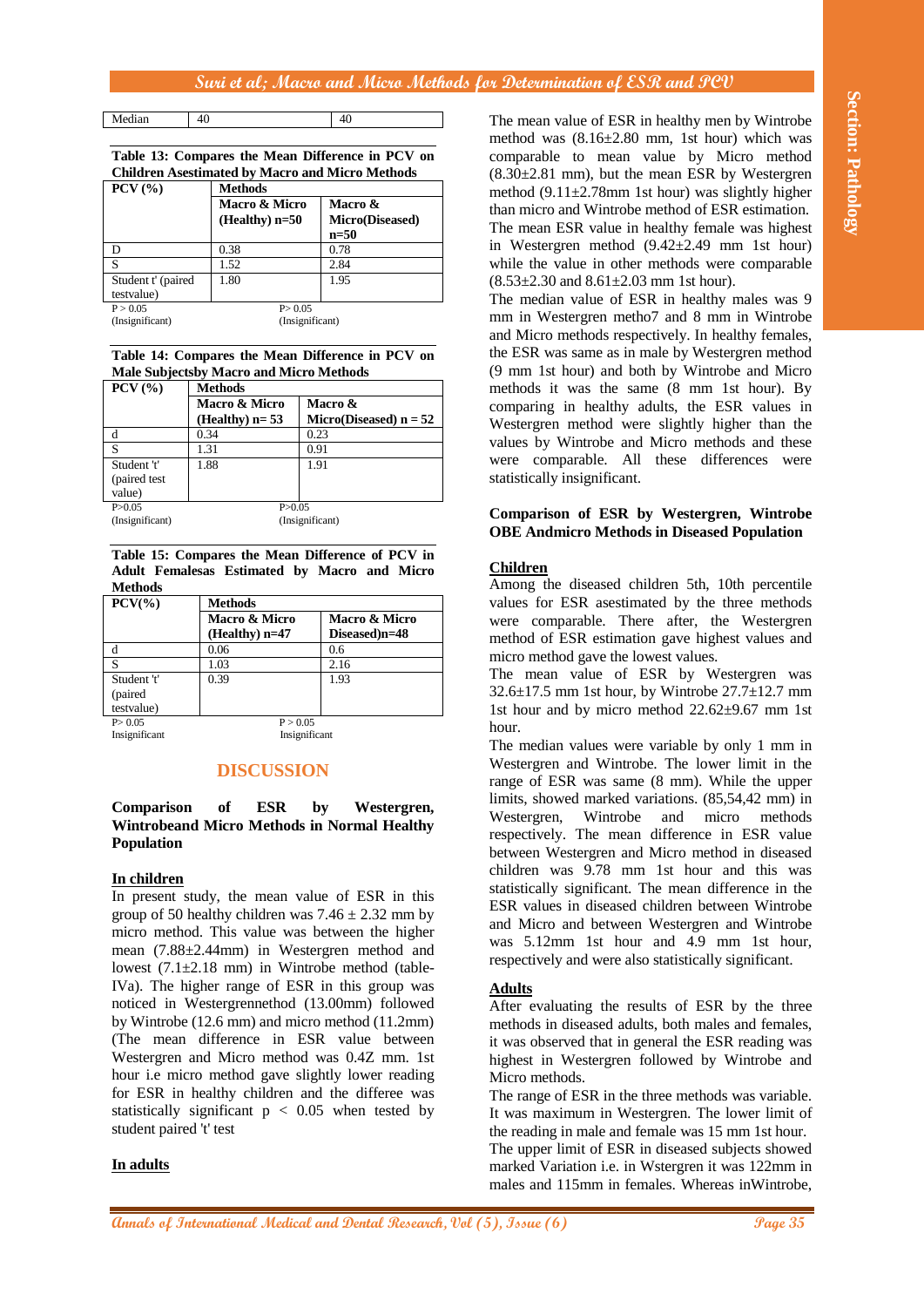it was 57 and 60 mm and in micro, it was 45 mm and 42 mm in males and females respectively.

In an attempt to evaluate the practical significance of Micro ESR, the control and study group patients were classified in arbitrary groups of progressively rising ESR as shown in table XX. It was observed that subjects of the control group showed the ESR 15 mm 1st hour or below (i.e. below the normal cut off value of Micro ESR). Only three were in the range of 16-20mm Ist hour.

## **Range of ESR in Con3ol and Study Group**

| Study group  |
|--------------|
|              |
| 5 (children) |
| 5 (Children) |
|              |
|              |
|              |
|              |
|              |
|              |
|              |
|              |

It has been observed that Westergren method showed more difference than the Wintrobe method while comparing with the Micro ESR method. It was observed that when Micro ESR values were in the range of 0 to 10 mm the difference did not exceed 2 mm in any case. The value of Micro and Macro methods are well correlated at lower readings and not when they are higher.

The observations in the present study are similar to those observed by various workers. There is by and large a good correlation between the results of the three methods in the normal range of the ESR and when the values are low, but when the ESR is raised as in diseased cases, the correlation amongst the readings in the three methods' in the same patient decreased.

In 1933 Landau carried out ESR measurement in 300 cases (including children, adults) by micro method and Westergren method. He concluded that between the low normal range, of 1 to 8 mm of ESR, the difference in the two methods did not exceed 2 mm. While the results were much different when the ESR values were high. In order to correlate the readings in the 2 months, Landau grouped them arbitrarily and found out that the values in micro ESR of 8,15,25,30 and 45 mm 1st hour corresponded with 8,18,40,70 and 150 mm 1st hour in Westergren method.

## **Packed Cell Volume (PCV)**

The micro method for PCV estimation is well established as a standard method. The difference in results is due to variable amount of trapped plasma volume in different methods. In the standard macro method using Wintrobe tube, the hematocrit are expected to be a little higher due to more plasma trapping.

Some studied are available in which results of micro and macro methods of PCV estimation have been compared.

Mclnroy studied 50 cases and found no significant difference between the micro and Wintrobehematocrit.[14]

**Annals of International and Section 1990 Annals of International Annals of International Medical Annals of International Annals of International Annals of International Annals (An ambula and The Content of Content of In** McGovern et al,<sup>[13]</sup> compared the micro and Wintrobe hematocrit on 100 infants and children. They concluded that micro hematocrit levels closely approximated with the Wintrobe hematocrit levels. The correlation coefficient between the values obtained by micro and Wintrobe hematocrit was very high (0.933). The Wintrobe method yields a significantly higher packed cell volume than micro hematocrit method  $(p \lt 0.001)$ . Though the difference between the means was statistically significant, it was so small, that it beared no practial significance. They concluded that PCV in the range of 35 to 55 % as determined by micro hematocrit, did not differ from predicted Wintrobe PCV by more than 2 unit. So that the micro hematocrit level of capillary blood is 35 % thepredicted Wintrobe value was 37.0 %, the micro hematocrit value of 55%, was correlated with 54.6% of Wintrobe hematocrit.

Brecher et al,<sup>[3]</sup> and Brittinet al,<sup>[4]</sup> compared the manual (micro/macro method) and the electronic counter results and found that the hematocrit readings could be linearly correlated in both methods within the normal range.

Faribanks compared the results of Erythrocyte indices including the hematocrit by the manual (micro/macro methods) and the automated counter.[8] He changed the R.B.C counts by dilutingthe blood or using the centrifuged blood.It was noticed that at extreme ends,theM.C.Vvaried remarkably and soalso thehematocrit values. The wide rangeof RBC countprepared in this study was from 0.8 to 9.4 x 1012/ liter, the hematocrit values did not linearly correlate at the extreme values. But in the range of 25 to 50% (hematocrit clinical range) the results 'of all methods showed close approximation.

Young et al,<sup>[21]</sup> estimated the P.C.V. in 66 children by micro method and the Coulter electronic counter. On evaluation they found that the sensitivity of the micro hematocrit was 90% the specificity was 43.5. They concluded, micro hematocrit method using capillary blood, will miss very few patients with significantly lo venous hemoglobin values and is thus an acceptable screening test for anemia.

The present study was aimed to compare the micro haematocrit results with those observed by the macro method in the same persom So that apractically convenient method employing very little finger prick capillary blood can replace the macro methods in the routine laboratories. In the total 300 cases, which included 50 healthy children, 50 diseased children, 100 healthy adults and 100 diseased adults of both sexes, the double hematocrit tests revealed only minor differences in different study groups. This difference were statistically insignificant in all the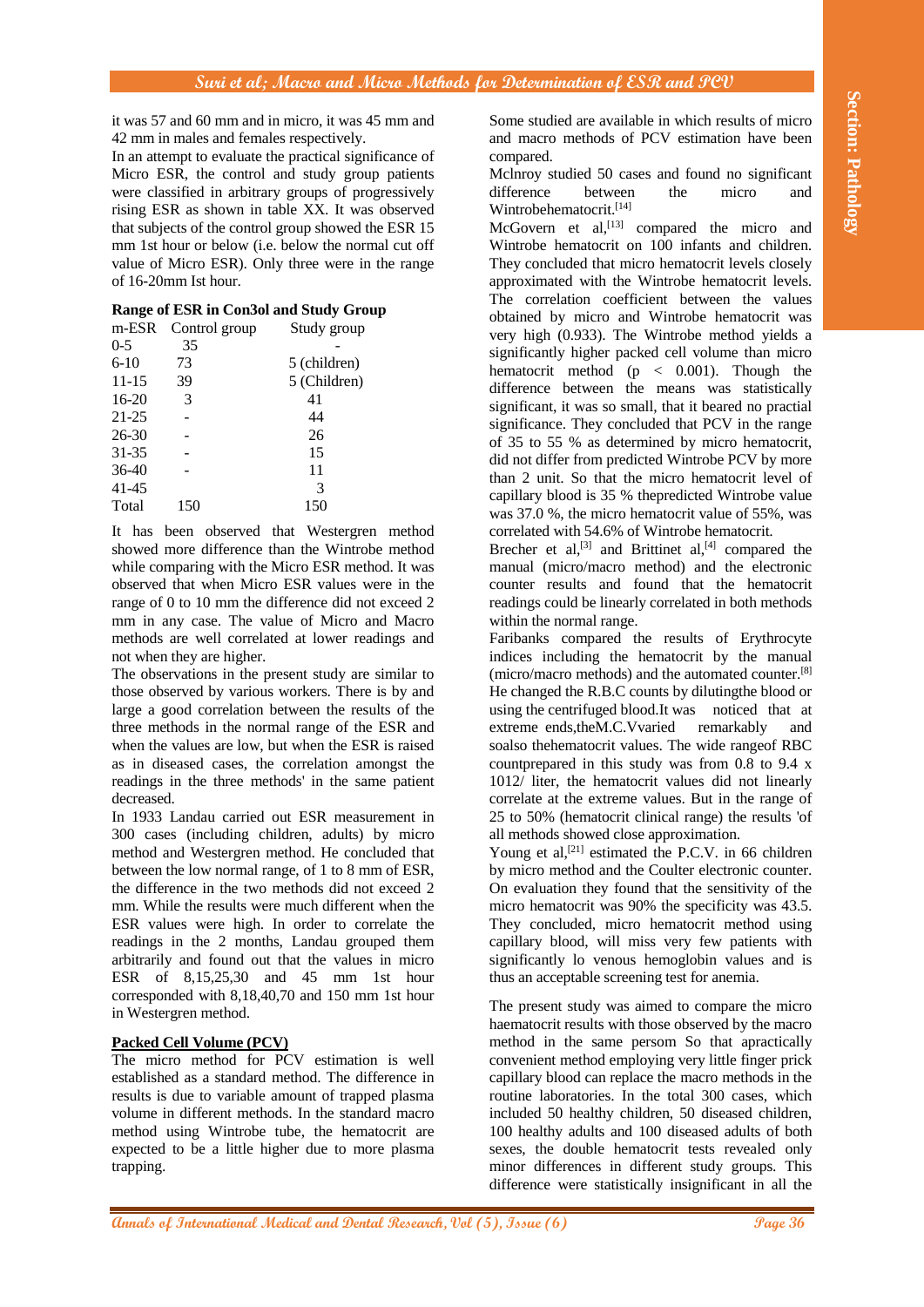**Annals This would he most tan when the same.** Comparison also makes and proposed are not the international Medical and The Comparison and The Comparison and The Comparison and The Comparison and The Comparison and The Co cases. This would be more true when the same method is applied for follow up of affected patients. Comparison of the mean value of the micro and macro hematocrit of different study groups was done and it is found that the me n values of the results in the,2 methods are almost similar in each ca s fig (There is also not much difference in the diseased and healthy subjects When compared by sex and age group. This is So because in the present study the patients having hematological problems were excluded. Hence no variation in the hematocrits from the normal range was noticed in any case.

There are statistically significant variation in the values of ESR by micro method, Westergren & Wintrobe method, especially when the ESR is high. The Westergren which is the standard and most reliable method, is being used in most of the laboratories and institutions. This study also recommend the use of this method in future.

There is close approximation in the values of haematocrit in micro and macro methods. So any method can be used in laboratories and institutions, depending upon the facilities available.

## **CONCLUSION**

The present study was carried out on 150 disease subjects and 150 healthy subjects. The blood samples were collected by venepuncture and capillary blood from pulp of finger as per the standard technique. The ESR estimation was done by Westergren and Wintrobe methods and micro techniques, and PCV by Wintrobe and micro methods.

In the healthy control group.the mean values of ESR, by the Westergren method was highest followed by the micro ESR and that observed in the Wintrobe method. The value of ESR by Westergren, micro &Wintrobemethod were  $7.88\pm2.44$ ,  $7.46\pm2.32$  and 7.10±2.18mm first hourrespectively. In the 53 healthy males, it was  $9.11 \pm 2.78$ ,  $8.30 \pm 2.21$  and  $8.16\pm2.80$  mm 1st hour and in the 47 healthy females it was 9.42±2.49, 8.61±1.03 and 8.53±2.30 mmfJ\st hour by the Westergren, micro and Wintrobe methods respectively.

On mutual comparison by the students paired 't' test of the results obtained by the 3 methods in the healthy children group, it was noticed that though the differences were of minor degree. In the male and female healthy adult groups, a similar comparison showed no statistically significant difference when the results of micro and Wintrobe methods were compared. But when the results of Westergren were compared with the Other two methods, the difference was statistically significant.

When the reliability of micro ESR was evaluated against the standard Westergren method, with the cut off value of mean +2SD, it was noticed that the micro ESR had a sensitivity of 98%, 100% and 100% and specificity of 96%, 92% and 96% in

children, adult males and females respectively. The predictive value varied form 92.59% '100% in the 3groupsof patients. All the measures of reliability were also high whenmicromethod was comparedwith Wintrobe method. The reliability ofmicro ESR was also high when the cut off values of 90th and 95th percentile were used.

In the present study when the mean values and the various percentilesobtained by micro method were compared with that of macro method, in healthy and diseased children, healthy and diseased male and female adults, none of them showed any statiscal significant difference.

The results of hematocrits by both methods on individual basis werecompared. It was noticed that there was a close approximation of the readings in each case in micro and macro methods.

#### **REFERENCES**

- 1. Adler, S.M and Denton, R.L.The erythrocyte sedimentation rate in the newborn period.. J. Pediatr., 173: 687-94, 1975.
- Bedell, S.E and Bush, B.T. Erythrocytic sedimentation rate. Am. J. Med., 78: 1001-9, 1985.
- 3. Crecher, G; Schneiderman, M and Williams, Z. Evaluation of electronic red blood cell counter. Am. J. Clin. Pathol., 26: 1439-49, 1956.
- 4. Bririttin, G.M; Brecher, G and Johnson, C.A. Evaluation of the Coulter counter Model S. Am. J. Clin. Pathol., 52: 679-89, 1969.
- 5. Bull, B.S and Brecher, G.An evaluation of the relative merits of the Wintrobe and Westergren sedimentation methods including hematocirt correlation.Am. J. Clin. Pathol., 62: 502- 10, 1974
- 6. Davis, I.J.The blood sedimentation rate: A critical clinical survey. Practitioner, 157: 13, 1946.
- 7. Evans, H E, Glass, L and Mercado, C. The micro erythrocyte sedimentation rate in newborn infants. J. Pediatr. 76: 448- 51,1970.
- 8. Eairbanks, V. F.Non equivalance of automated and manual hematocrit and erythrocyte indices.Am. J. Cliii. Pathol., 75: 55-62,1980
- Goldberger, E.W.A comparative study of the erythrocyte sedimentation test with the Hellige-Vollmer (Langer) microsedimeter and modifiedwestergren method. J. Lab &Clin. Med., 25: 657,1940.
- 10. Haden, R.L. The technic of determination of the relative mass, the individual cell volume and the volume index of the erythrocytes of man.J. Lab. Clin. Med., 15: 736,1930.
- 11. Hollinger, N.F and Robinson, S.J.A study of the erythrocyte sedimentation rate for well children. J. Paediãtr., 42 : 304-19, 1953.
- 12. Landau, A.Microsedimentation (Linzenmeier-Raunert Method). Am. J. Dis. Child. 45: 691-734,1933.
- 13. Govern, J.J; Jones, A.R and Steinberg, A.G. eematocrit of capillay blood.The N. Engl. J. Med., 253: 308-12,1955.
- 14. McLnRoy, R. A.micro haematOcrit for determining the packed cell volume and haemoglobin concentration on capillary blood.Clin. Pathol. 7: 32-36,1954.
- 15. D.L and Bull, B.S.A comparison of the Wintobe. The Westergren and the ZSR erythrocyte sedimentation rate (ESR) methods to a candidate reference method.Cl. Lab. Haemetol., 4:169,1981.
- 16. Osgood,E.E.Haemoglobin color index saturation index and volume index standards. Arch. mt. Med. 37: 685,1926.
- 17. Parida,S.N; Verma, I.C; Singh, M.B and Thomab, S.Evaluation of micro erythrocyte sedimentation rate in